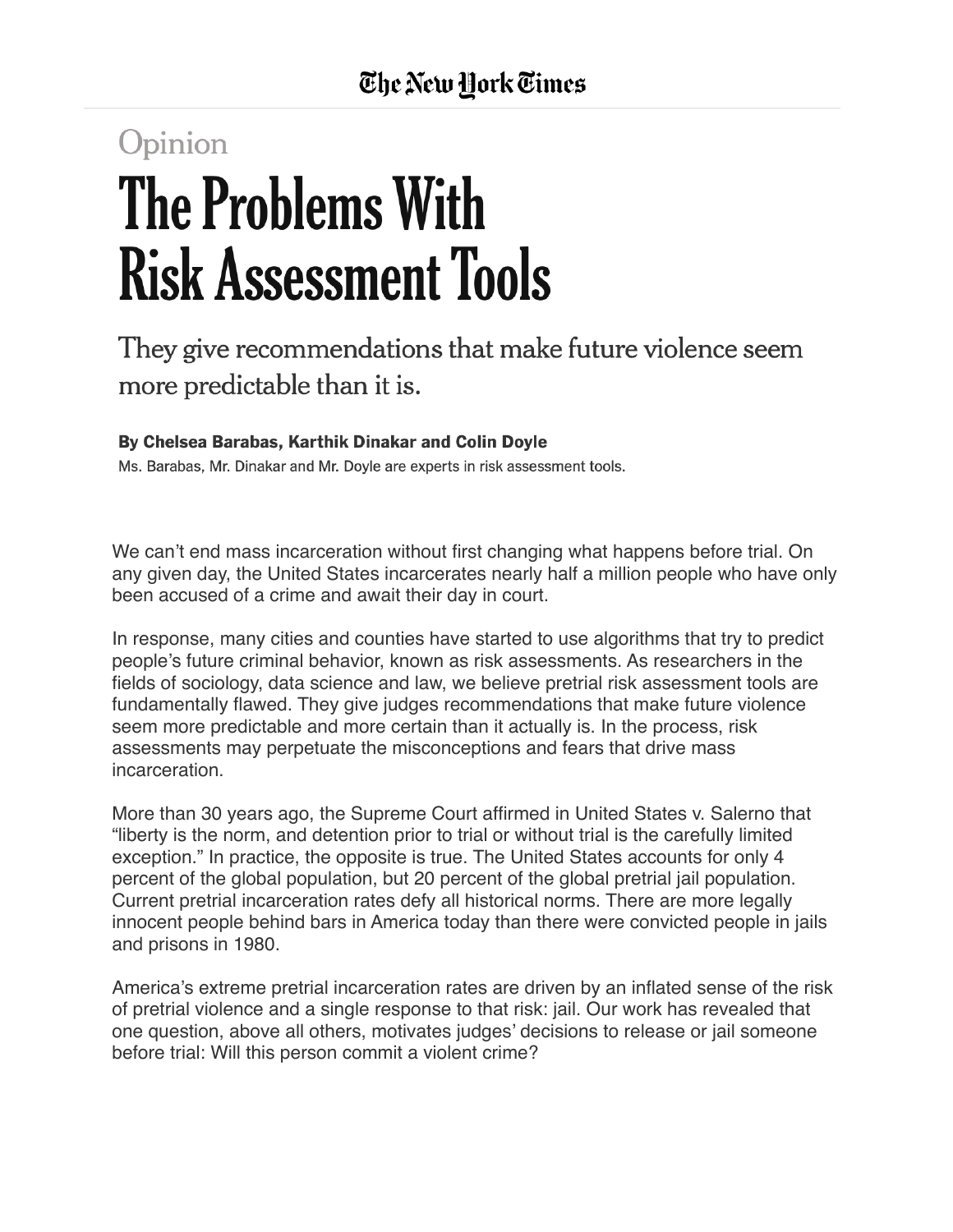One judge explained his thinking to us. "You don't want to be the judge that releases someone," he said, who "goes out and does something horrible." This fear has led judges to systematically overestimate pretrial violence. Violent crime is quite rare. Even in cities with high crime rates *and* high rates of pretrial release, it's uncommon for someone to commit violence while awaiting trial.

Take Washington, for instance. The district releases 94 percent of people accused of a crime. Only 2 percent of those people are arrested for a violent crime while on release. But even though rates of pretrial violence are in the single digits across the country, it's common for states to lock up 30 percent or more of the people awaiting trial.

To fix this, jurisdictions across the country have embraced algorithmic risk assessments. The hope is that these tools can harness big data to help judges make more informed, accurate decisions, thereby reducing jail populations while maintaining public safety.

By crunching large volumes of criminal history data, risk assessment algorithms try to calculate a person's risk of future violence based on patterns of how often people with similar characteristics were arrested for a violent crime in the past. Different algorithms draw on different personal characteristics, like prior convictions, length of current employment or even ZIP code. Some even consider whether a person owns or rents a home or has a cellphone.

Algorithmic risk assessments are touted as being more objective and accurate than judges in predicting future violence. Across the political spectrum, these tools have become the darling of bail reform. But their success rests on the hope that risk assessments can be a valuable course corrector for judges' faulty human intuition. When it comes to predicting violence, risk assessments offer more magical thinking than helpful forecasting. We and other researchers [have written a statement](https://dam-prod.media.mit.edu/x/2019/07/16/TechnicalFlawsOfPretrial_ML%20site.pdf) about the fundamental technical flaws with these tools.

Risk assessments are virtually useless for identifying who will commit violence if released pretrial. Consider the pre-eminent risk assessment tool on the market today, the Public Safety Assessment, or P.S.A., adopted in New Jersey, Kentucky and various counties across the country. In these jurisdictions, the P.S.A. assesses every person accused of a crime and flags them as either at risk for "new violent criminal activity" or not. A judge sees whether the person has been flagged for violence and, depending on the jurisdiction, may receive an automatic recommendation to release or detain.

Risk assessments' simple labels obscure the deep uncertainty of their actual predictions. Largely because pretrial violence is so rare, it is virtually impossible for any statistical model to identify people who are more likely than not to commit a violent crime.

The P.S.A. predicts that 92 percent of the people that the algorithm flags for pretrial violence will not get arrested for a violent crime. The fact is, a vast majority of even the highest-risk individuals will not commit a violent crime while awaiting trial. If these tools